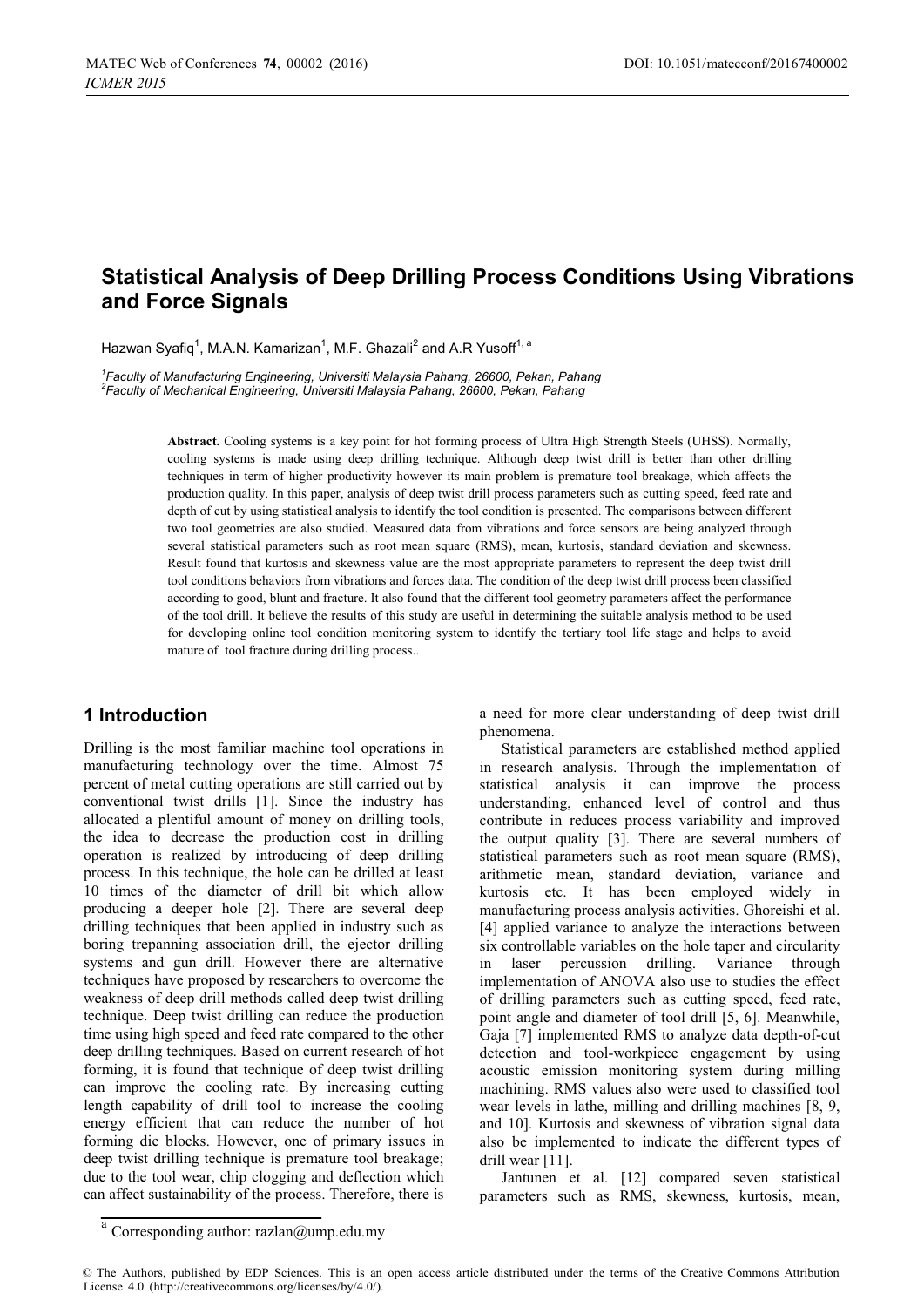arithmetic mean, maximum and minimum in tool wear measurement case study. Based on comparison, it found that RMS value is appropriate parameters to represent the case study data. Patrick [13] in his thesis compared six statistical parameters: mean, peak, RMS, variance, crest factor and kurtosis in study the signals pattern of a sharp drill and a worn drill. Results reveal that, four parameters which are RMS, peak, crest factor and the kurtosis are capable to evaluate the patterns and the levels of different measured signals. However, it also found that peak is not suitable to be applied in drilling operation due to stochastic drill behavior and peak level is not an averaging statistical value. It is summarized that better results could be initiated by considering derivative factors such as crest factor and kurtosis. Xu [14] implemented several statistical parameters to find the relations between the drilling process conditions with several machining parameters such as workpiece material, drill diameter, spindle speed, feedrate and the drill corner wear. Statistical parameters applied are mean, RMS, delta and standard deviation features. Based on analysis, in term of material, spindle speed, feed rate and drill diameter comparison, it found that data produce by mean and RMS is almost similar but differs to delta features due to statistical algorithm. Meanwhile others parameters have clear distinguish values especially in feedrate comparison. It is concluded that mean and RMS are very similar in the values and variation forms, thus, some of them can be eliminated for remove of redundancy.

 Based on the review, it can summarize that, a lot of study especially in drilling activities has been conducted by using statistical parameters analysis. Even though there is no any statistical analysis of deep drilling case study found, it is believes that the conceptual stages and methodology will be same as standard drilling. This paper discusses the identification of deep twist drill tool condition when different machining parameters, such as cutting speed, feed rate and depth of cut are applied. The identification is done through several statistical parameters; root mean square (RMS), mean, kurtosis, standard deviation and skewness. It is then been compared to find the most suitable statistical parameters that can represent tool condition behavior. In this study, it also leads to the finding of suitable machining parameters and tool geometry that can be used in deep twist drill in order to get maximum deep-hole drilling capability.

# **2 Experimental setup**

The deep twist drilling condition experiments are carried out on a 3-axis CNC vertical machine (HAAS CNC Vertical Machine). The tool employed are high speed steel, HSS long series twist drills with diameter 8 mm, overall length 165 mm and flute length 109mm. Since this is an initial study, it is good to start with a standard geometry of tool drill, as tabulated in Table 1. Based on literature review conducted, there is no study that focus on the performance of this tool even tough manufacturer keep produces and promote this types of geometry. Die material, SKD 61 are used in this study. It is a hard-to-cut

material with HRC ranges 50-55 in die and mold field. The work piece is cut into block with size of 90 mm x 70 mm x 80 mm. 25 holes are drilled in a block that held in a vice on top of the dynamometer. Each of holes are drilled by using different cutting conditions such as cutting speed, feed rate and depth of cut from design of experiment, as listed in Table 2. The summaries of cutting condition ranges used in design of experiment, DOE are referred from data used by others researcher and data provided by tool manufacturer. Experiments are divided into 5 regions which represent number of cutting speed. This experiment is repeated to 3 times to get the reliable results. All boreholes were pre-center using pilot drills with diameter 8 mm and 1.5 mm depth. This can minimize the effects associated with tool run-out [15].

 Meanwhile, for data acquisition, force and vibration sensors are mounted to the workpiece and spindle machine, as shown in Figure 1. Dynamometer; model Kistler 9257B with built-in 3 axis charge amplifier attached on the work piece. Meanwhile for vibration, the tri-axial accelerometer (Model 356B21) with sensitivity of  $+ 10$  mV/g is attached to spindle machine. The analog signals from these sensors were fed into data acquisition board, DAQ with 2000 of sampling rate capability. Meanwhile, for experiments to compare between two tool geometry, holes with optimum results of tool condition from previous experiment are repeated again by other tool geometry such as point angle, helix angle, web thickness and relief angle. Collected data are compared and analyzed. Details for both tool drills specifications are provided in Table 1.

| <b>Table 1.</b> Long twist drill series specifications and process |  |
|--------------------------------------------------------------------|--|
| parameters.                                                        |  |

| Tool           | Manufacturer<br>tool type | <b>Substrate</b> | Point<br>angle | <b>Helix</b><br>angle | <b>Flute</b><br>shape |
|----------------|---------------------------|------------------|----------------|-----------------------|-----------------------|
| 1              | Sherwood SHR-<br>025      | <b>HSS</b>       | 118°           | 35°                   | Standard              |
| $\overline{c}$ | <b>OSG</b>                | Solid<br>Carbide | 120°           | 40 <sup>°</sup>       | Wide<br>flutes        |



a). Schematic diagram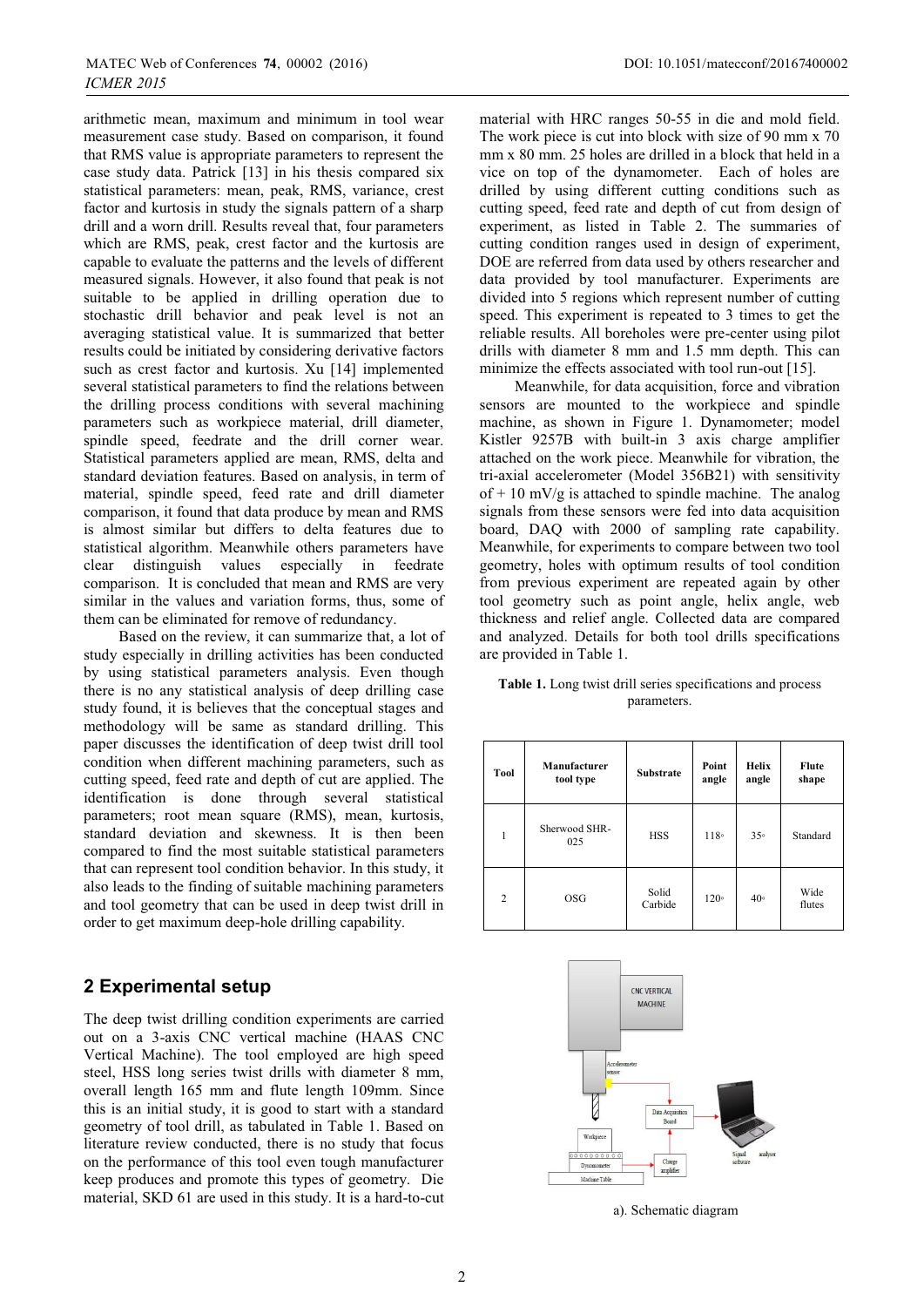

b). Experimental setup

**Figure 1.** The schematic diagram and actual setup of experiment.

**Table 2.** Cutting conditions for 25 experiment.

| <b>Experiment</b> | <b>Region</b>  | Cutting<br>speed<br>(m/min) | Feedrate<br>(mm/rev) | Depth of<br>cut<br>(mm) |
|-------------------|----------------|-----------------------------|----------------------|-------------------------|
| 1                 |                | 30                          | 0.10                 | 40                      |
| $\overline{c}$    |                | 30                          | 0.15                 | 50                      |
| $\overline{3}$    | 1              | 30                          | 0.20                 | 60                      |
| $\overline{4}$    |                | 30                          | 0.25                 | 70                      |
| 5                 |                | 30                          | 0.30                 | 80                      |
| 6                 |                | 40                          | 0.10                 | 50                      |
| 7                 |                | 40                          | 0.15                 | 60                      |
| 8                 | $\sqrt{2}$     | 40                          | 0.20                 | 70                      |
| 9                 |                | 40                          | 0.25                 | 80                      |
| 10                |                | 40                          | 0.30                 | 40                      |
| 11                |                | 50                          | 0.10                 | 60                      |
| 12                |                | 50                          | 0.15                 | 70                      |
| 13                | 3              | 50                          | 0.20                 | 80                      |
| 14                |                | 50                          | 0.25                 | 40                      |
| 15                |                | 50                          | 0.30                 | 50                      |
| 16                |                | 60                          | 0.10                 | 70                      |
| 17                |                | 60                          | 0.15                 | 80                      |
| 18                | $\overline{4}$ | 60                          | 0.20                 | 40                      |
| 19                |                | 60                          | 0.25                 | 50                      |
| 20                |                | 60                          | 0.30                 | 60                      |
| 21                |                | 70                          | 0.10                 | 80                      |
| 22                |                | 70                          | 0.15                 | 40                      |
| 23                | 5              | 70                          | 0.20                 | 50                      |
| 24                |                | 70                          | 0.25                 | 60                      |
| 25                |                | 70                          | 0.30                 | 70                      |

### **3 Statistical measurement**

In order to analyze data generated by dynamometer and accelerometer sensors, fives statistical parameters are been applied and compared. These parameters are the root mean square (RMS), mean μ, standard deviation  $σ$ , kurtosis K and the skewness S. These parameters can be calculated using the following formula as referred in [11].

Mean  $(\mu)$  calculates the force and vibration signals average for  $N = 2000$  samples:

$$
\mu = \frac{1}{N} \sum_{i=1}^{N} x_i \tag{1}
$$

Root mean square (RMS) is the most common parameter used in statistical analysis [16]. Its value contains all the energy in the signal and therefore also all the noise and all elements that depend on the cutting process. RMS defined as:

$$
RMS = \sqrt{\frac{1}{N} \sum_{i=1}^{N} x_i^2}
$$
 (2)

where  $x_i$  refer to instantaneous amplitude of the signal from force and vibration. Meanwhile for standard deviation ( $\sigma$ ), the data was standardized by  $(x_i - \mu)$  and it is the mean square value about the mean:

$$
\sigma = \sqrt{\frac{1}{N} \sum_{i=1}^{N} (x_i - \mu)^2}
$$
 (3)

Next, the kurtosis (K) is a measure of how outline-prone a distribution [17]. Based on Issam [11] the normal distribution of kurtosis is 3. Meanwhile for distribution that is more or less outliner-prone having kurtosis greater or less than 3. Kurtosis defined as:

$$
K = \frac{1}{N} \sum_{i=1}^{N} \frac{(x_i - x)^4}{\sigma^4}
$$
 (4)

Where  $\boldsymbol{x}$  is average of force and vibration amplitude or mean,  $\mu$ . In term of analysis, it found that kurtosis was rather sensitive to the occurrence of spikes or impulses in the time domain of the vibration signal [18]. Skewness (S) is a measure of the asymmetry of the data around the sample mean. Skewness defined as:

$$
S = \frac{E(x-\mu)^3}{\sigma^3} \tag{5}
$$

Where  $E(x)$  is the expected value of x. In the next section, results from experiments are analyzed and discuss.

# **4 Results and discussion**

#### **4.1. Analysis of tool condition behavior**

Figure 2 and 3 show the tools condition behavior based on five statistical analyses for vibrations and forces. Tool condition are been classify into three category; good, fracture and blunt. Based on tool condition, only 6 out of 25 holes are capable to finish without failures. Experiments number 1, 2, 3, 4, 6 and 7 are in category good condition meanwhile others are in blunt and fracture categories. The highest cutting speed that can be adapted through standard long series twist drill tool (Sherwood SHR-025) is through experiment number 7 with 40 m/min, feed rate 0.15mm/rev and depth of cut 60mm.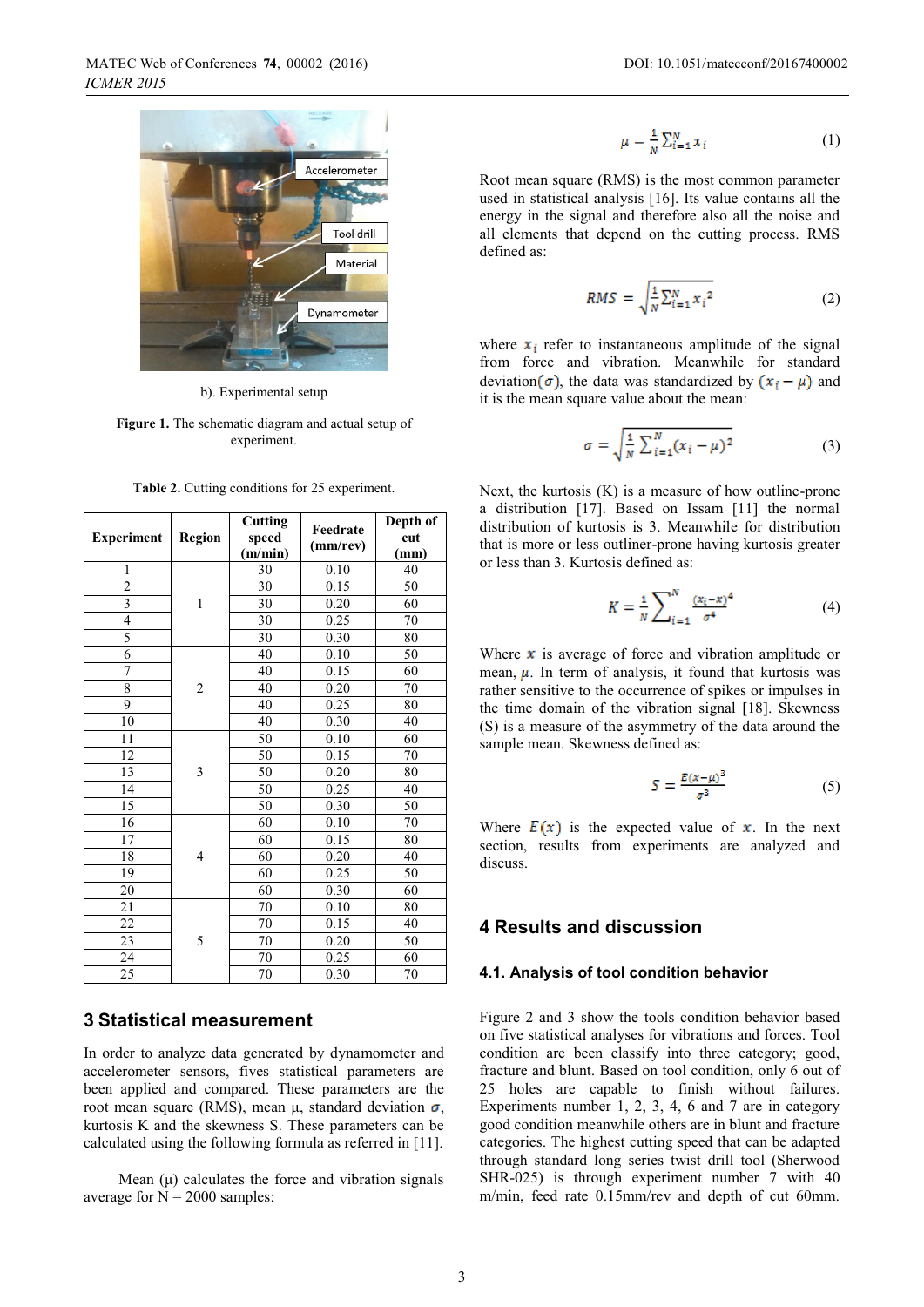Meanwhile the highest feed rate that can be adapted is 0.25 mm/rev with cutting speed 30 m/min and depth 70 mm through experiment number 4. In term of deep drilling definition, ratio between length to diameter L/D must be at least 10 [1]. Through cutting parameter experiment number 7, it only can achieve 8.75 ratio of L/D, where it not enough to stand as deep drilling theory. However, based on pattern shown by experiment number 6; average value of it vibration is the lowest. It is found that the depth can be increased from 50mm to 80mm to achieve L/D 10. Due to that, cutting condition of experiment number 6 will be used for experiment of tool geometry comparison by changing its depth from 50 to 80 mm.

#### **4.2 Statistical analysis data of vibration and force**

Based on data observation, it found that data vibrations recorded by accelerometer more details on the tool deflection meanwhile data captured via dynamometer influenced by chip clogging. In term of selection of appropriate statistical parameter, it is chosen by considering several theories. Such validation with time domain graph pattern generated by sensors and the relationship between cutting condition to the statistical graph generated. In Table 3, it can be seen that all vibrations statistical data except skewness, are capable to differentiate between good and blunt condition according to the statistical ranges for experiments number 1 until 10. However, the phenomena were changed when boreholes number 11 to 25 were analyzed. All statistical analysis except kurtosis cannot differentiate between blunt and fracture condition. This is happen due to small number of difference between blunt and fracture data. So, in order to distinguish between this two data, it requires for sensitive analysis methods. Based on Mahfouz [11], it is found that kurtosis was sensitive to the occurrence of spikes or impulses in the time domain of the vibration signal. It capable to differentiate between blunt and fracture data. In Figure 2 (e), if the value of acceleration is exceeding to 17.13 m/s2 the tool are in 'blunt' region and if lower than that is in 'good' zone. Meanwhile, if the value exceeding to 28.62 and above tool are in 'fracture' region.



c). Standard deviation analysis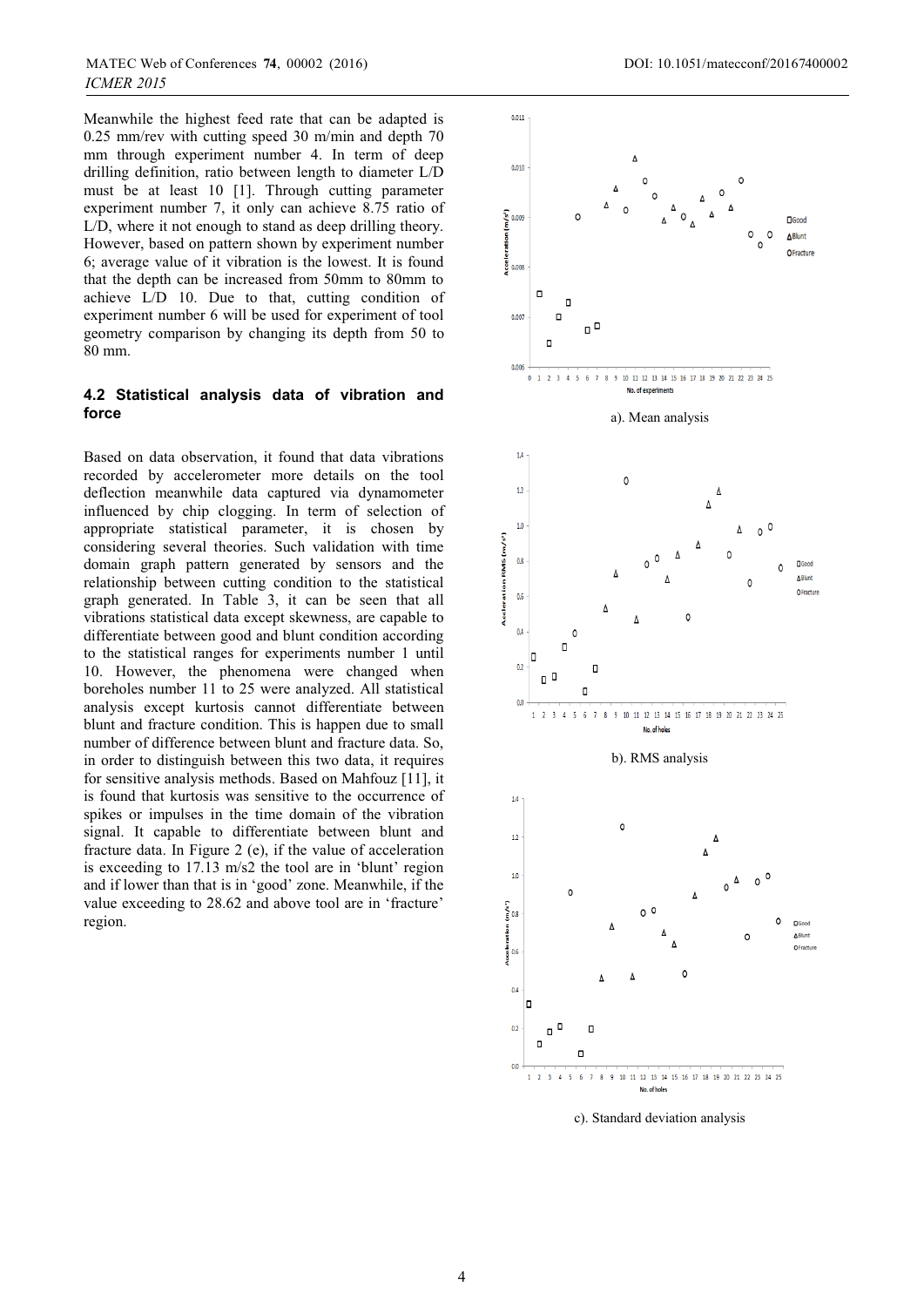

#### e). Kurtosis analysis

**Figure 2(a-e).** Statistical analysis of acceleration data

As stated earlier, data captured via dynamometer is influenced by chip clogging. This can be seen in Figure 3 (a-e) at experiments number 1 until 4 where tool are in good condition. It show values are inclining when the depth is increase, due to chip clog. It shows that depth is one of the key players in influencing the forces data. Furthermore, others cutting condition such as cutting speed and feed rate also played role to make chip clogging. For example, when increase the numbers of cutting speeds and feed rate of the machine, its can lead to the growth of amount and size of chips removes and the chances for the tools to break due to chip clogging onto the hole. In Figure 3, it can see that the pattern at experiments number 8 until 25 become blunt and fracture zone. This happens due to the impact from blunt and fracture of the tools. In term of statistical parameter selection, skewness is verified to be the finest gauge of chip clogging, to differentiate between blunt and fracture. It is as indicator there is more closely relation to the changing of cutting conditions. Unlike data produce by acceleration, the range levels of tools conditions for forces are different for every region where it is according

to the tools cutting condition as shown in Table 4. For example, in Figure 3 (e) the minimum fracture value for region 3; experiments number 11 until 15 is 4.42, meanwhile the minimum fracture value for region 4; experiments number 16 to 20 is 2.54. This is happen due to the high differences cutting speed and feed rate. The early breakage of tool in region 4 is because of early chip clogging occurred.



b). RMS analysis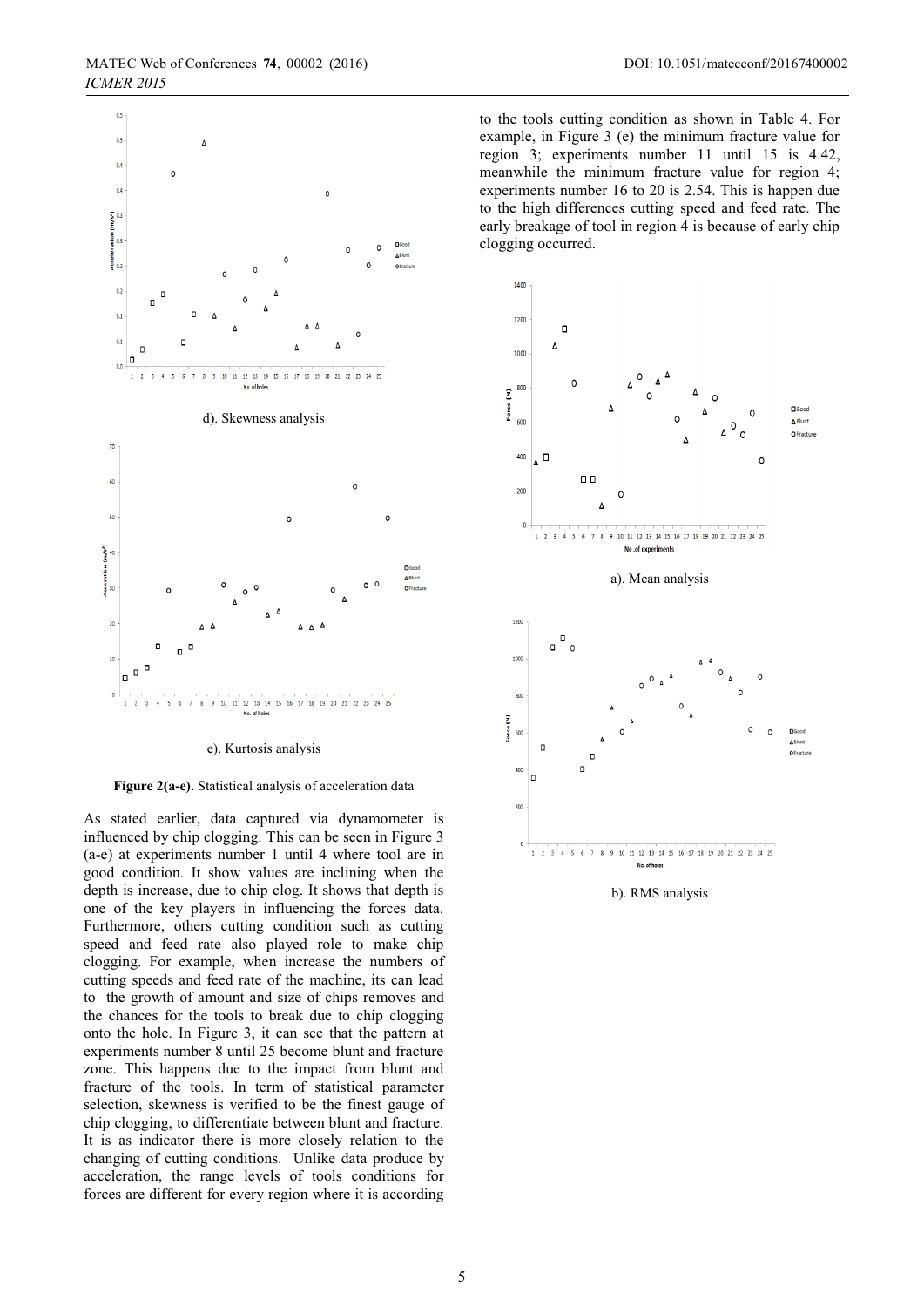





e). Skewness analysis

**Figure 3(a-e).** Statistical analysis of force data

| <b>Tools</b> | Statistical analysis range value |            |                                     |                 |                 |  |  |  |
|--------------|----------------------------------|------------|-------------------------------------|-----------------|-----------------|--|--|--|
| condition    | Mean                             | <b>RMS</b> | <b>Standard</b><br><b>Deviation</b> | <b>Skewness</b> | <b>Kurtosis</b> |  |  |  |
|              | 0.0065                           | 0.066      | 0.056                               | 0.013           | 4.590           |  |  |  |
| Good         |                                  |            |                                     |                 |                 |  |  |  |
|              | 0.0075                           | 0.276      | 0.265                               | 0.144           | 13.568          |  |  |  |
|              | 0.0089                           | 0.469      | 0.432                               | 0.038           | 18.981          |  |  |  |
| <b>Blunt</b> |                                  |            |                                     |                 |                 |  |  |  |
|              | 0.0102                           | 1.302      | 1.297                               | 0.445           | 26.927          |  |  |  |
|              | 0.0085                           | 0.386      | 0.474                               | 0.063           | 28.788          |  |  |  |
| Fracture     |                                  |            |                                     |                 |                 |  |  |  |
|              | 0.0098                           | 1.249      | 1.249                               | 0.384           | 58.542          |  |  |  |

**Table 4.** Range of statistical analysis of force data

| <b>Tool</b> |                | Statistical analysis range value |                |               |       |       |  |
|-------------|----------------|----------------------------------|----------------|---------------|-------|-------|--|
| condition   | Region         | $\star$ A                        | *B             | $\mathcal{C}$ | *D    | *E    |  |
|             |                | 369.17                           | 358.32         | 259.22        | 0.098 | 3.94  |  |
| Good        | $\mathbf{1}$   |                                  |                |               |       |       |  |
|             |                | 1093.71                          | 1113.3         | 363.17        | 1.31  | 22.39 |  |
| Fracture    |                | 852.02                           | 1060.6         | 552.59        | 4.98  | 7.84  |  |
|             |                | 239.43                           | 404.60         | 256.72        | 0.46  | 8.21  |  |
| Good        |                |                                  |                |               |       |       |  |
|             |                | 272.61                           | 474.10         | 410.60        | 0.67  | 15.19 |  |
|             | $\overline{2}$ | 150.81                           | 569.65         | 435.63        | 1.69  | 10.23 |  |
| Blunt       |                |                                  |                |               |       |       |  |
|             |                | 626.33                           | 736.38         | 546.77        | 2.35  | 19.09 |  |
| Fracture    |                | 225.511                          | 607.70         | 702.68        | 2.80  | 12.52 |  |
|             |                |                                  | $\overline{4}$ |               |       | 3     |  |
|             |                | 735.13                           | 663.97         | 204.14        | 2.08  | 29.8  |  |
| Blunt       |                |                                  |                |               |       |       |  |
|             | 3              | 828.89                           | 895.14         | 250.99        | 4.19  | 34.52 |  |
|             |                | 806.29                           | 857.08         | 288.81        | 4.42  | 33.87 |  |
| Fracture    |                |                                  |                |               |       |       |  |
|             |                | 854.49                           | 895.14         | 391.73        | 4.63  | 43.66 |  |
|             |                | 451                              | 696.77         | 250.99        | 1.59  | 7.45  |  |
| Blunt       | 4              |                                  |                |               |       |       |  |
|             |                | 880.67                           | 993.79         | 679.04        | 4.19  | 32.36 |  |
| Fracture    |                | 713.14                           | 746.14         | 391.89        | 2.54  | 21.57 |  |
|             |                |                                  |                |               |       |       |  |
|             |                | 714.75                           | 929.70         | 591.85        | 4.44  | 29.85 |  |
| Blunt       |                | 620.19                           | 895.25         | 616.59        | 1.52  | 14.25 |  |
|             | 5              | 425.36                           | 606.41         | 456.87        | 1.70  | 16.28 |  |
| Fracture    |                |                                  |                |               |       |       |  |
|             |                | 723.60                           | 929.70         | 591.85        | 2.54  | 29.85 |  |

\*A= Mean, \*B= RMS, \*C= Standard deviation, \*D= Skewness, \*E= Kurtosis

### **4.3 Data analysis of different tool geometry**

As explained before, the modification of cutting condition for experiment number 6 with the new depth 80 mm is used for this experiment. Specifications of tools uses for the comparison are shown in Table 1. Based on the data, as expected the tool is not broken, both tools finish the job smoothly. However, it was found that the value of force for tool 2 is lower than tool 1 up to 34 percent when analyzed through several statistical parameters. This is due to the flutes shape pattern, where